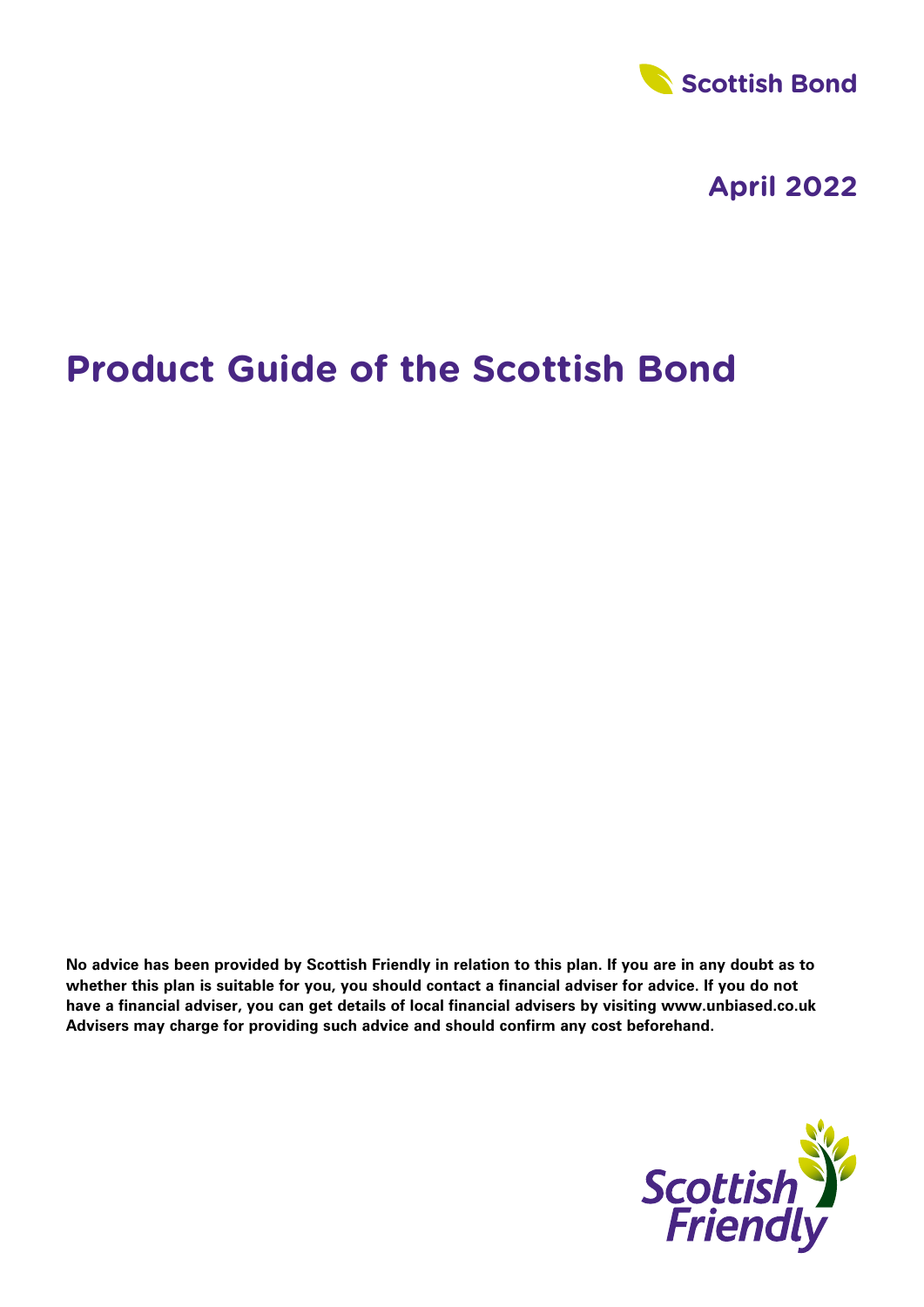## **Helping you decide**

## **What is the purpose of this document?**

**The Financial Conduct Authority is a financial services regulator. It requires us, Scottish Friendly, to give you this important information to help you to decide whether our Scottish Bond is right for you. You should read this document carefully so that you understand what you are buying and then keep it safe for future reference.**

## **What questions should I ask before I invest?**

In this document we have given you the answers to some important questions. You'll find these on pages 2 to 4.

#### **What should I do now?**

Please read:

**this Product Guide** 

Please keep these documents with your policy document which we will send you.

## **Product guide of the Scottish Bond**

#### **Its aims**

- To provide you with a tax-free lump sum after 10 years. This means any growth will be free of income and capital gains tax and at the end of 10 years, your payout is free of tax.
- To allow you to take advantage of your friendly society tax-free allowance.
- **•** To provide a tax-free lump sum for your dependants should you die during the life of the bond.

#### **Your commitment**

● You agree to pay your chosen regular premium for 10 years.

#### **Risks**

- Your circumstances may change forcing you to cash in your Scottish Bond early, in which case you may not get back as much as you have paid in. This is particularly true in the early years where you will get back nothing if you cash in within the first 23 months.
- Your initial guaranteed minimum cash sum will protect some but not all of your total payments into the bond. This means, depending on future bonus rates, you could get back less than you have paid in.
- **•** Future bonus rates will depend on investment performance and actual expenses and are not guaranteed.
- **The tax treatment of your plan depends on your individual circumstances and the levels and basis of taxation may change** in the future. This may reduce the amount you get back or increase the amount of tax you pay.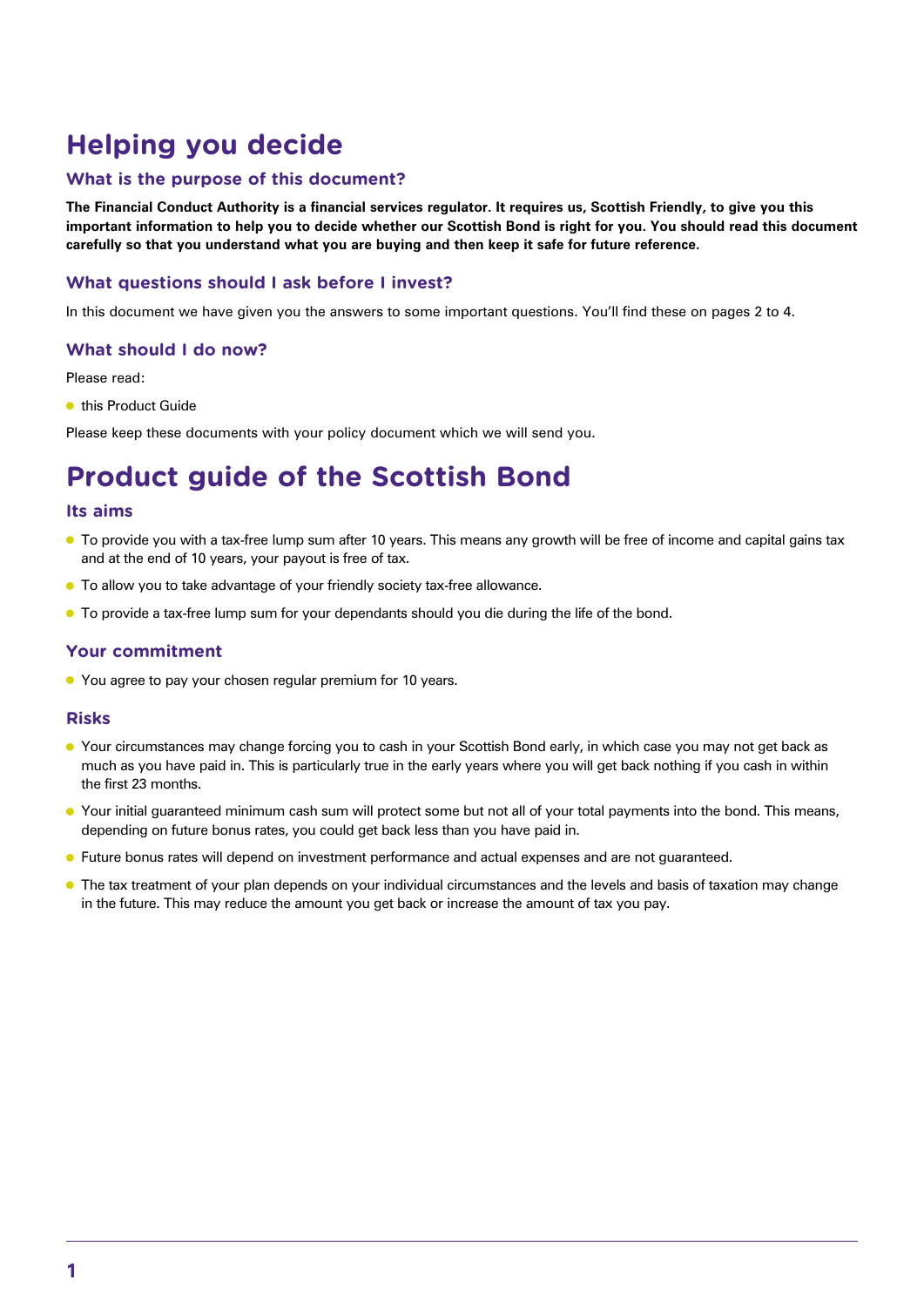## **Questions & answers**

## **Who should consider this bond?**

You should consider this bond if you want to pay regular premiums over 10 years and you are aged between 16 and 55 and living in the UK.

Your total friendly society tax-free investments cannot be more than £25 a month (or £270 a year). Life cover is also included and you should consider if this is appropriate for your financial needs.

## **What is the Scottish Bond?**

The Scottish Bond is a 10 year tax-free with-profits plan, which means that it grows tax efficiently and your final lump sum payout is free of tax. As a condition of the tax benefits, life cover is also included.

## **What is the With-Profits fund?**

Our With-Profits fund is a mixed managed fund from Scottish Friendly where premiums are pooled with those of other clients and returns are linked to the performance of the underlying assets within the fund. Additionally returns are smoothed to reduce some of the ups and downs of the investment market.

#### **What are my guarantees?**

All policies offer an initial guaranteed cash sum that is payable on death or the end date of your policy (typically ten years) provided all premiums have been paid.

#### **How are regular bonuses determined?**

Regular bonuses are normally set once a year although in extreme circumstances they may be changed more frequently. The amount of regular bonus is set at a level that takes account of the investments within the fund and the projected final payout on policies. The level is set with the intention of allowing Scottish Friendly to pay a final bonus. In addition, Scottish Friendly aims to ensure that the bonus level should not change dramatically from year to year. In severe market circumstances, such as a significant and prolonged fall in the stock market and/or interest rates, the regular bonus rate could fall to zero. Every year you will receive a statement that will provide you with details of any bonuses that have been added to your policy.

## **How are final bonuses determined?**

A final bonus may be paid on your policy end date (or on death) and is paid on the guaranteed sum assured plus any regular bonuses. The actual final bonus (if any) will depend on the performance of the With-Profits fund. The final bonus could make up a significant part of the total payment although where the performance has

been poor there may be no scope to pay a final bonus. Additionally, all bonuses are subject to smoothing and this is explained below.

#### **What is smoothing?**

The Scottish Friendly With-Profits fund is designed to smooth out some of the day- to-day risks associated with policies such as yours. The effect of smoothing is to:

- $\bullet$ reduce the differences in payouts between policies claiming at roughly the same time
- $\bullet$ reduce the differences in payouts over time.

Smoothing works by the fund holding back a small amount of profit when returns are exceptionally strong and distributing a similar small amount when fund returns are poor.

Whilst smoothing can help to protect customers from short-term fluctuations in returns, it cannot protect against long-term and sustained falls in stock markets and/or interest rates.

#### **How are business risks managed?**

The fund is managed to maximise growth whilst limiting risk to an acceptable level, as well as meeting all legal and regulatory requirements. The risks the fund is exposed to include new business costs, administration costs, other business ventures and supporting guaranteed benefits for specific policyholders, should the assets set aside become unable to support it. Every year the Board will report to members confirming that the fund has been managed in accordance with its principles and practices, noting any discretion exercised under advice from the fund's With-Profits Actuary.

#### **How does it work?**

When you take out a Scottish Bond we will provide you with a guaranteed minimum cash sum to be paid at the end of 10 years, provided you pay all your premiums. Over the life of your bond, depending on our investment performance, we may add bonuses to this guaranteed minimum cash sum. Bonuses are not guaranteed but, once added, cannot be taken away.

Due to the higher costs of life cover for older age groups, the guaranteed minimum cash sum will be less for older applicants.

Your Scottish Bond comes into force when your policy document is issued and your first premium is collected.

**www.scottishfriendly.co.uk 2**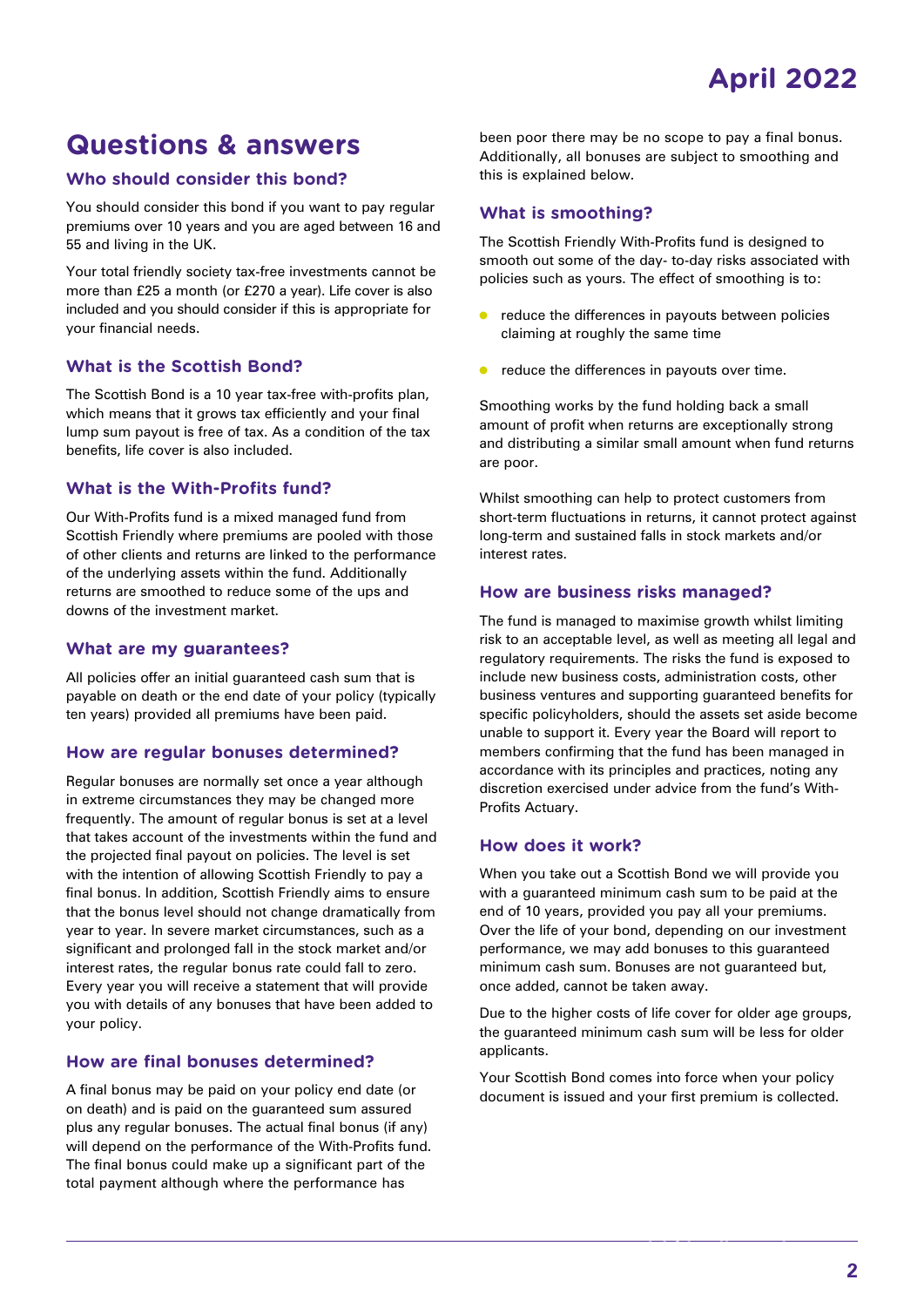#### **How much can I invest?**

You can pay by monthly or yearly premiums. The maximum monthly premium is £25 and the maximum yearly premium is £270. These are tax-free limits, set by the Government and are the total premiums that anyone can pay into a tax-free friendly society plan. If you are currently saving or investing with another friendly society, you should make sure that the amount you start investing with your new bond does not take you above the tax-exempt limits.

### **How is my money invested?**

Normally between 20% and 70% of the assets backing your policy will be invested in shares and property with the rest in cash, government and corporate bonds. The value of the underlying assets within the With-Profits fund is closely monitored against the amount required to pay guaranteed benefits. If the amount should fall close to the minimum value, the proportion of assets held in shares and property could be significantly reduced.

The investment strategy is reviewed at least once a year and the investment outlook and performance monitored at least monthly. The fund will be managed according to the full Principles and Practices of Financial Management available via our website or on request. You will be notified at least 3 months in advance of any changes to principles governing the fund. However the section of this fund that your payments will be exposed to invests predominantly if not solely in cash deposits. While this means you are exposed to less risk, growth potential is also less.

Investment performance is reflected in your plan through the addition of tax-free bonuses. Our policy is one of fairness to all policyholders and of paying bonuses which reflect our performance in terms of investment returns, mortality experience and costs. Once a bonus has been added, it cannot be taken away.

Scottish Friendly will always hold more assets than it needs to deliver the benefits promised to members. These support assets are also used to provide additional security and fund policy smoothing.

#### **What are the charges?**

As a traditional with-profits bond, the guaranteed minimum cash sum and all bonus rates are calculated after the deduction of all charges. This means that the bond does not have any fixed or explicit charges. An example of the expected deductions over the life of the bond is given in the table in the illustration on page 4. These are best estimates, based on recent experience. They could be higher or lower than this in the future which will have an effect on your final payout.

#### **Can I cash in my Scottish Bond?**

You may cash in your Scottish Bond at any time. However if you cash in within the first 23 months, you will get nothing back. If you cash in after the first 2 years, any return you get back may be less than the amount you have paid in. To cash

in your Scottish Bond, you should write to Scottish Friendly at the address on page 5.

#### **Can I stop paying the premiums?**

If you stop paying the premiums, we will tell you that your life cover will stop. This means we won't pay anything if you die before the end of the bond's life.

However you do have the flexibility to stop and miss payments for up to 12 months. Provided you restart your payments, and also pay back any of the payments you have missed, within a 12 month period your bond benefits will not be affected.

If you stop premiums for more than 12 months then we will reduce the payout you will receive at the end of your bond's life and not add any more bonuses.

Alternatively you can cash in your bond.

If you don't pay premiums for more than 12 months, you cannot start paying again and if you stop paying in the first 23 months, the bond will end and you won't get anything back.

### **What if I die during the life of the bond?**

If you die during the life of your bond, your estate, which may be liable to inheritance tax, will receive a tax-free payout equal to the bond's value at the date of your death.

The bond's value at death consists of the guaranteed minimum cash sum plus any bonuses that we have added.

If you die before the end of the life of your bond, we may need to contact your doctor for medical information.

| What might I get back from my bond?                                                                                                             |                            |                            |  |  |  |
|-------------------------------------------------------------------------------------------------------------------------------------------------|----------------------------|----------------------------|--|--|--|
| Investor (age next birthday)                                                                                                                    | 30                         | 50                         |  |  |  |
| Monthly premium<br>(total invested £3,000)                                                                                                      | f25                        | £25                        |  |  |  |
| Guaranteed minimum cash sum                                                                                                                     | £2,614                     | £2,534                     |  |  |  |
| What you could get back<br>If investments grow at 0.5% per year<br>If investments grow at 3.5% per year<br>If investments grow at 6.5% per year | £2,540<br>£2,910<br>£3,330 | £2,530<br>£2,890<br>£3,310 |  |  |  |

- **•** These figures are only examples and are not guaranteed. They are not minimum or maximum amounts. Your guaranteed minimum cash sum depends on your premium and age when you apply. What you get back depends on how your investment grows and on the tax treatment of your investment. The lower projected growth rate of 0.5% for both 30 and 50 year olds next birthday provide for a return which is less than the total investment you will make over a 10 year term. This is due to the effect of charges in the first two years and cost of life cover for the duration of the bond.
- You could get back more or less than these amounts.
- These yearly growth rates are our reasonable estimate of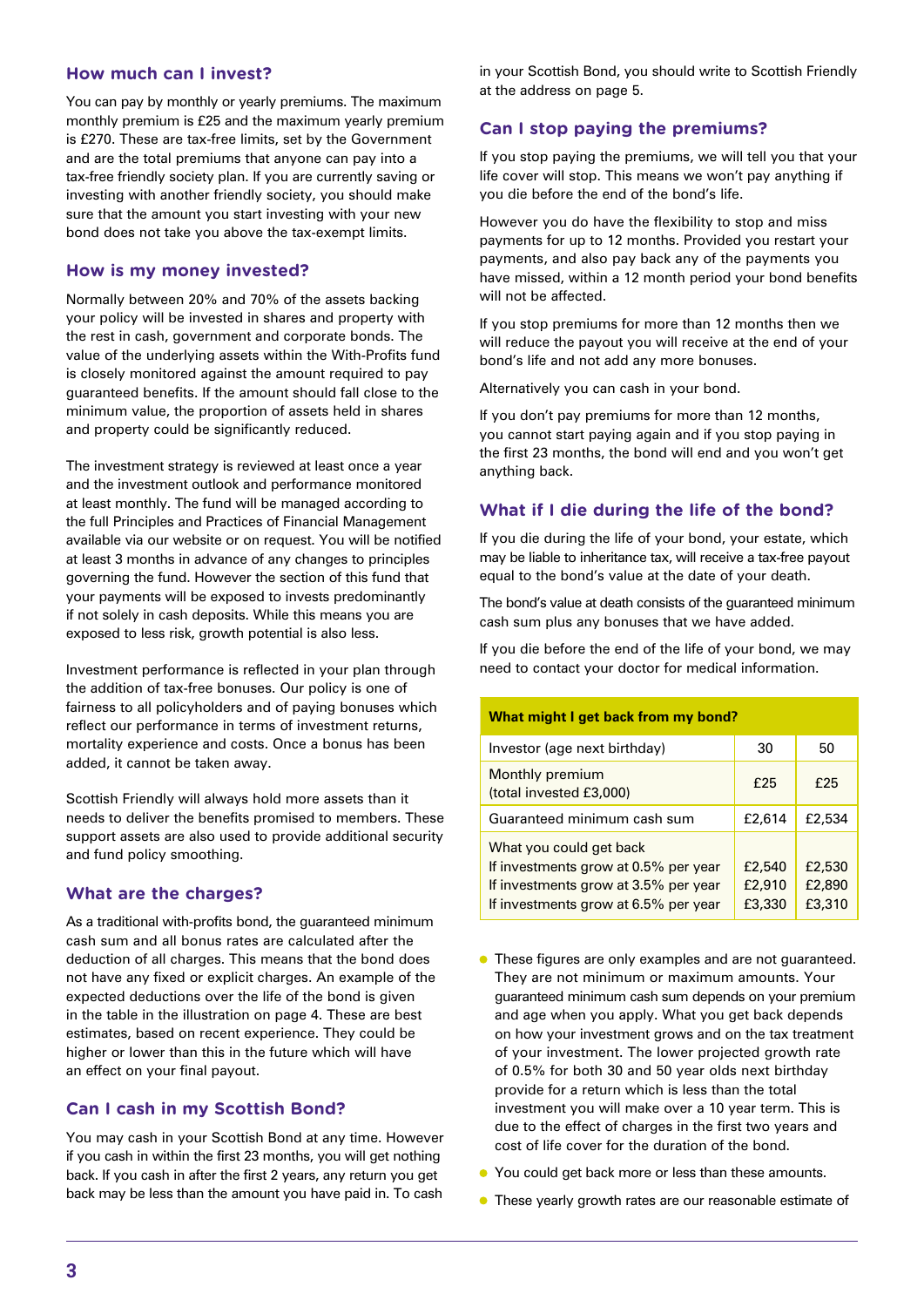potential returns. They are subject to the maximum rates permitted by the Financial Conduct Authority. All figures include the deduction of the actual charges assumed on the bond.

● Do not forget that inflation would reduce what you could buy in the future with the amounts shown.

Every year you will receive a statement that will provide you with details of any bonuses that have been added to your bond.

#### **How could the charges affect my investment?**

The illustration below is based on a £25 monthly investment in the Scottish Bond for an investor aged 30 next birthday. The last two columns assume that investments will grow at 3.5% a year.

| At the end<br>of year | <b>Total</b><br>paid in<br>to date | <b>Total</b><br>actual<br>deductions<br>to date | <b>Effect of</b><br>deductions might get<br>to date | <b>What you</b><br>back |
|-----------------------|------------------------------------|-------------------------------------------------|-----------------------------------------------------|-------------------------|
| 1                     | £300                               | £300                                            | £305                                                | £0                      |
| $\overline{2}$        | £600                               | £324                                            | £340                                                | £281                    |
| 3                     | £900                               | £345                                            | £373                                                | £575                    |
| 4                     | £1,200                             | £367                                            | £408                                                | £879                    |
| 5                     | £1,500                             | £390                                            | £446                                                | £1,190                  |
| 10                    | £3,000                             | £527                                            | £675                                                | £2,910                  |

WARNING: If you cash in before the end of the bond's life, you could get back less than you have paid in.

## **What are the deductions for?**

The deductions include the cost of setting up your bond, expenses, life cover, any cash in charges and any other adjustments.

The last line in the table shows that, over the full duration of the bond, the effect of the total deductions could amount to £675.

Putting it another way, leaving out the cost of life cover, this would have the same effect as bringing the investment growth used down from 3.5% to -0.6% a year.

The deductions shown in this guide are best estimates and are based on current experience. They could vary in the future.

## **Who looks after my money?**

Scottish Friendly manages the With-Profits fund. **You can read the Key Information Document provided and find out more information about this fund.**

## **Can I change my mind?**

Within your welcome pack, you'll receive notice of your right to change your mind and how to cancel. You'll then have 30 days to cancel your investment and we'll provide instructions letting you know how to do this. If you decide to cancel within the period, we'll give you back all premiums paid.

### **Solvency II Directive information**

Under this directive, we are required to provide you with a Solvency and Financial Condition Report which you can access via our website at https://www.scottishfriendly. co.uk/about-us/solvency-two

## **What happens if Scottish Friendly becomes insolvent?**

If you buy a Scottish Friendly Scottish Bond and we cannot pay the full amount due, you may be entitled to compensation under the Financial Services Compensation Scheme. The maximum level of compensation for claims against firms declared in default is 100% of the claim with no upper limit.

You can get further information from the Financial Services Compensation Scheme at: Financial Services Compensation Scheme, 10th Floor, Beaufort House, 15 St Botolph Street, London EC3A 7QU. Tel 0800 678 1100\*\*. www.fscs.org.uk

## **What about tax?**

Your payments are invested in the Scottish Friendly With-Profits fund which does not pay income or corporation tax on any gains (other than tax on dividends from UK shares). When your bond comes to an end, your payout is normally free of income and capital gains tax. However, you may have to pay tax if you stop paying premiums (see page 3) and/or you subsequently cash in your bond before the end of your bond's life.

All references to taxation are to UK taxation and are issued on the basis of Scottish Friendly's understanding of current tax law and practice. The tax treatment of your plan depends on your individual circumstances and tax law may change in the future.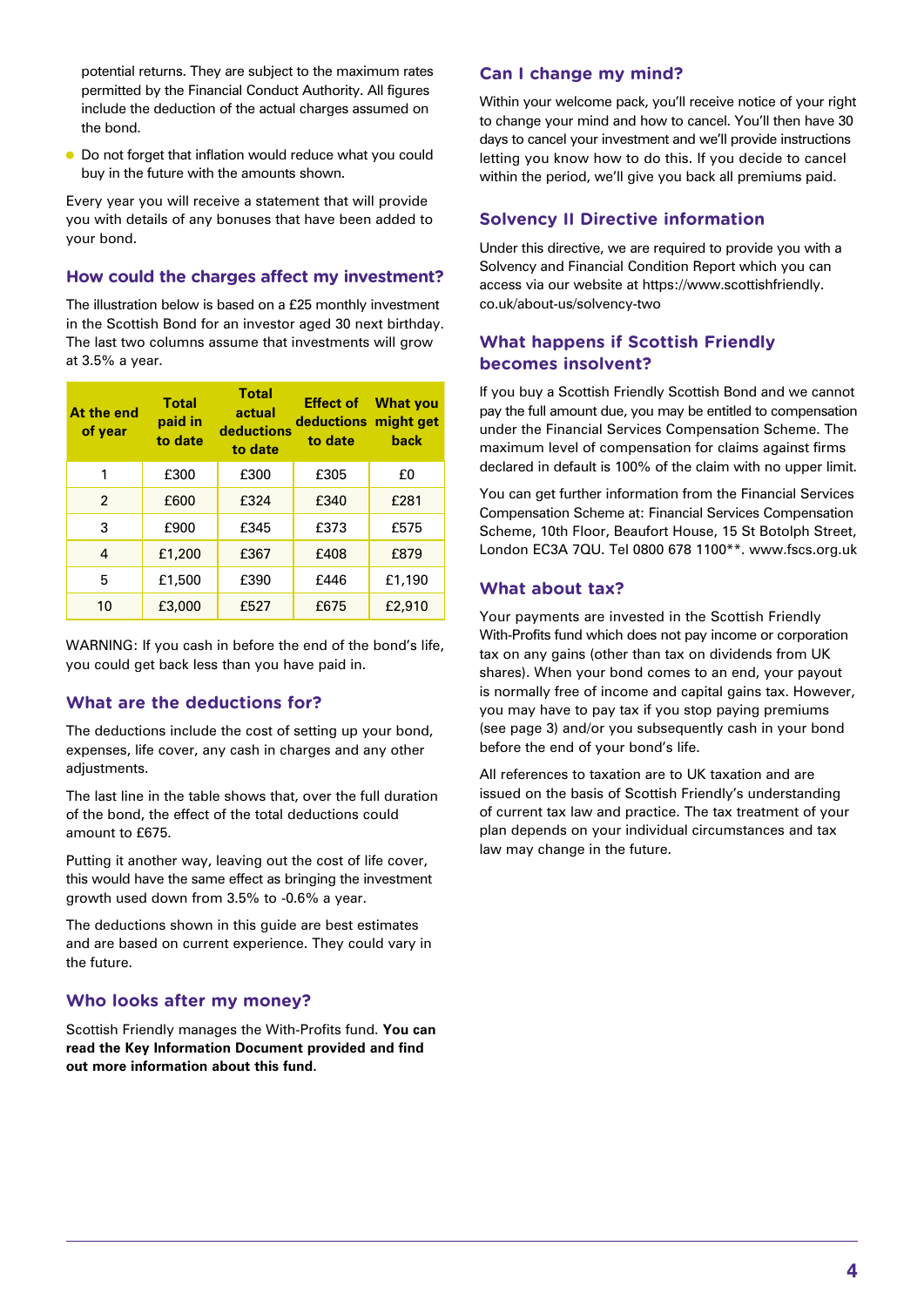## **How to contact us**

Here are our contact details if you need to ask us anything: Scottish Friendly Assurance Society Limited, Galbraith House, 16 Blythswood Square, Glasgow G2 4HJ. Tel: 0333 323 5433\*.

If you would like to receive this Product Guide in large print or braille please contact us on the details shown above.

## **Other information**

## **Your client category**

We are required to categorise our clients and this determines the level of detail and information that you will receive. We will treat you as a 'Retail Client' in respect of the services we will provide you, which means that you will benefit from the highest level of consumer protection.

## **Money Laundering Regulations 2019**

Under these regulations, there is a requirement to prove the identity of people who wish to take out a life, pension or investment contract. You may therefore be asked to supply documents as evidence of your identity and/or your address.

### **How to complain**

If you wish to complain about any aspect of the service you have received, please contact us. Details can be found in the 'How to contact us' section.

If you are not satisfied with our response to your complaint, you can contact the Financial Ombudsman Service at: Financial Ombudsman Service, Exchange Tower, Harbour Exchange Square, London E14 9SR. Tel: 0800 023 4567\*\* or 0300 123 9 123\*. Website: http://www.financial-ombudsman.org.uk/

Making a complaint won't affect your legal rights.

#### **Language and law**

The contractual terms and conditions and all communications in relation to this bond will be supplied in English.

In legal disputes, the law of Scotland will apply. This booklet is a guide to the key features of the product. Further details are contained in the policy document which is evidence of the legally binding contract between you and Scottish Friendly Assurance Society Limited.

## **Scottish Friendly**

Scottish Friendly was founded in 1862 (formerly The City of Glasgow Friendly Society) and is an incorporated friendly society under the Friendly Societies Act 1992, registered in the United Kingdom at the address on the back of this booklet. Scottish Friendly's total assets are over £5.3 billion (as at 29/04/21).

## **Rules of Scottish Friendly**

You can ask us for a copy of our rules.

## **The Direct Debit Guarantee**



This Guarantee is offered by all banks and building societies that accept instructions to pay Direct Debits.

If there are any changes to the amount, date or frequency of your Direct Debit Scottish Friendly will notify you 5 working days in advance of your account being debited or as otherwise agreed. If you request Scottish Friendly to collect a payment, confirmation of the amount and date will be given to you at the time of the request.

If an error is made in the payment of your Direct Debit, by Scottish Friendly or your bank or building society, you are entitled to a full and immediate refund of the amount paid from your bank or building society.

If you receive a refund you are not entitled to, you must pay it back when Scottish Friendly asks you to.

You can cancel a Direct Debit at any time by simply contacting your bank or building society. Written confirmation may be required. Please also notify us.

\*Calls cost no more than calls to numbers starting with 01 or 02 and if you are calling from a mobile phone, calls will count towards any inclusive minutes you have rather than being charged separately.

\*\*Free from a UK landline.